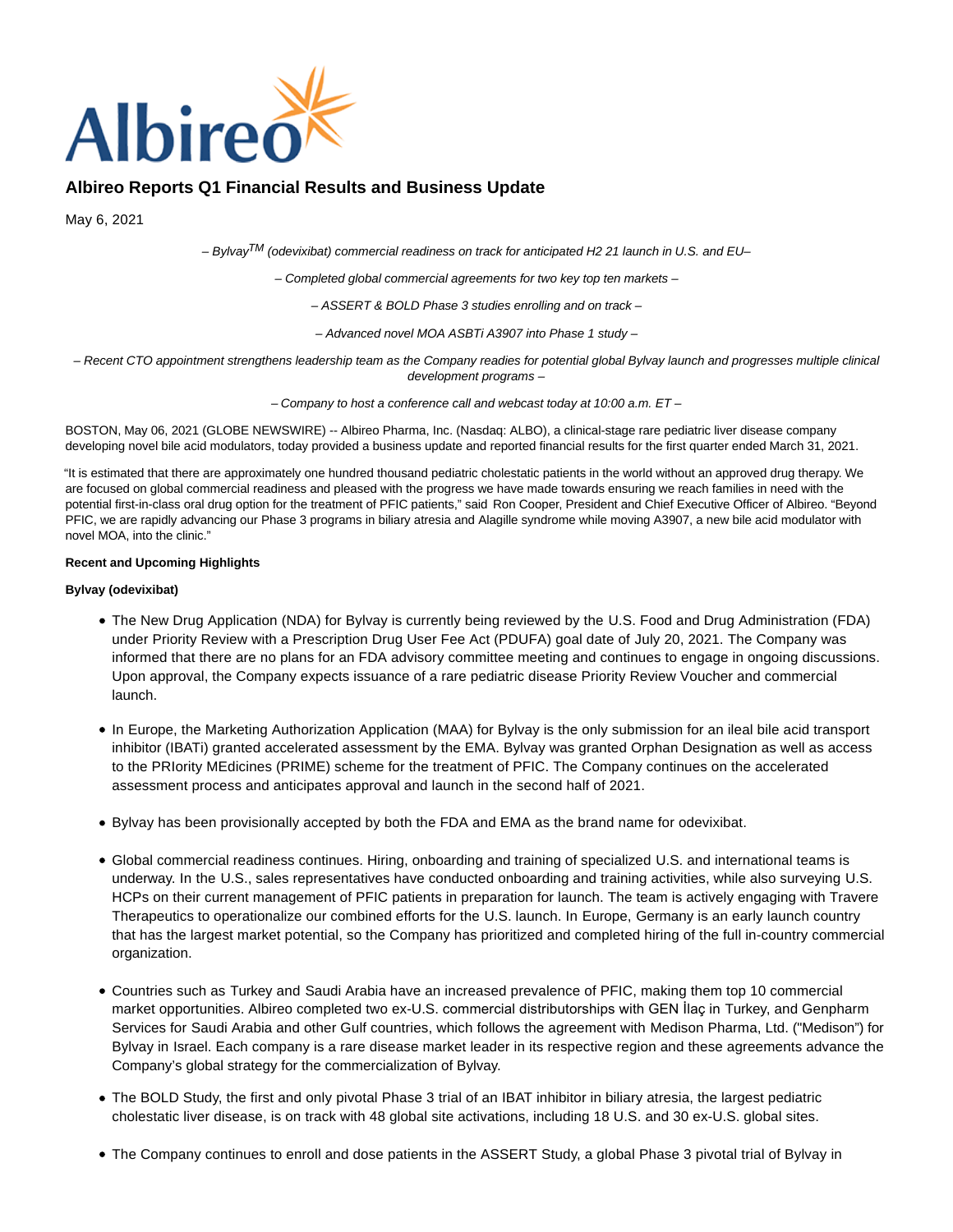patients with Alagille Syndrome (ALGS).

# **Early-Stage Pipeline**

- Initiated Phase 1 study with A3907, the first oral systemic apical sodium-dependent bile acid transporter (ASBT) inhibitor in clinical studies, being developed for adult cholestatic liver diseases such as primary sclerosing cholangitis (PSC) and primary biliary cholangitis (PBC). Phase 1 study is a first-in-human, double-blind, single and multiple ascending dose study in healthy adult subjects to investigate the safety, tolerability, pharmacokinetics and pharmacodynamics of an A3907 oral formulation.
- The Company was issued a U.S. composition of matter and method of use patent for novel compound A3907. The patent covers the chemical composition of A3907 and use in multiple adult liver and viral diseases and is one of a series of patents that will expire between 2039 and 2040, not including patent term extension. The Company continues to pursue additional patents for A3907.
- Pre-clinical studies and modeling for A2342, the first potent oral systemic sodium-taurocholate co-transporting peptide (NTCP) inhibitor continue in viral and cholestatic liver diseases.

# **Corporate**

Recently appointed Joan Connolly as Chief Technology Officer and key member of the Albireo Enterprise Team. In this new role, Connolly will be responsible for overseeing drug substance and product development, clinical supply distribution, commercial supply chain and quality. Leadership addition strengthens the Company for commercial readiness, the potential global Bylvay launch and the ongoing clinical development programs.

# **First Quarter 2021 Financial Results**

- Revenues were \$2.0 million for the first quarter of 2021, compared to \$1.5 million for the first quarter of 2020. The higher revenue was due to the estimated royalty revenue received from EA Pharma for elobixibat for the treatment of chronic constipation. The royalty revenue is passed on to HealthCare Royalty Partners.
- R&D expenses were \$19.9 million for the first quarter of 2021, compared to \$16.1 million for the first quarter of 2020. The higher expenses were principally due to personnel expenses as we continue to increase our headcount and program activities. The increase in program activities were primarily related to Bylvay for regulatory submissions in PFIC, the additional indications for biliary atresia and Alagille syndrome, as well as A3907 and partially offset by elobixibat and preclinical programs.
- G&A expenses were \$15.3 million for the first quarter of 2021, compared to \$8.2 million for the first quarter of 2020. The increase is attributable to personnel and related expenses as the Company continues to increase headcount and commercialization readiness activities related to PFIC.
- Net loss for the first quarter of 2021 was \$43.7 million, or \$(2.29) per share, compared to \$31.5 million, or \$(2.23) per share for the first quarter of 2020.
- The Company had cash and cash equivalents at March 31, 2021, of \$217.1 million, which compares to \$251.3 million at December 31, 2020. The Company has sufficient capital resources to fund the planned launch and development programs. Cash runway into 2023 and plans to monetize a Priority Review Voucher, if received upon approval. The 2021 operating cash burn is anticipated to be in the range of \$130-\$135 million. 2021 revenue from Bylvay is anticipated to be in the low single digit U.S. \$ millions.

# **Conference Call**

To access the live conference call by phone, please dial 888-599-8686 (domestic) or 323-994-2082 (international) and provide the access code 8407763. Live audio webcast will be accessible from the Media & Investors page of Albireo's website [ir.albireopharma.com/.](https://www.globenewswire.com/Tracker?data=ATlvjnM34RIs6WAYyAlgKQTiRCaDJLEx2pXMEwk988_JJrm1d9DtvVAXsv-hG1h62QxTW1HQD34KkhKSbl_96jO1_1lmheR-3uhKLPrcwwc=) To ensure a timely connection to the webcast, it is recommended that participants register at least 15 minutes prior to the scheduled start time. An archived version of the webcast will be available for replay on the Events & Presentations section of the Media & Investors page of Albireo's website for 3 months following the event.

# **About Bylvay (odevixibat)**

Bylvay is an investigational product candidate being developed to treat rare pediatric cholestatic liver diseases, including PFIC, biliary atresia and ALGS. A potent, once-daily, non-systemic ileal bile acid transport inhibitor (IBATi), Bylvay acts locally in the small intestine. Bylvay does not require refrigeration and can be taken as a capsule for older children, or opened and sprinkled onto food, which are factors of key importance for adherence in a pediatric patient population. The FDA has granted Priority Review and set a PDUFA goal date of July 20, 2021. In Europe, the EMA validated MAA. Bylvay is the only IBATi granted accelerated assessment by the EMA.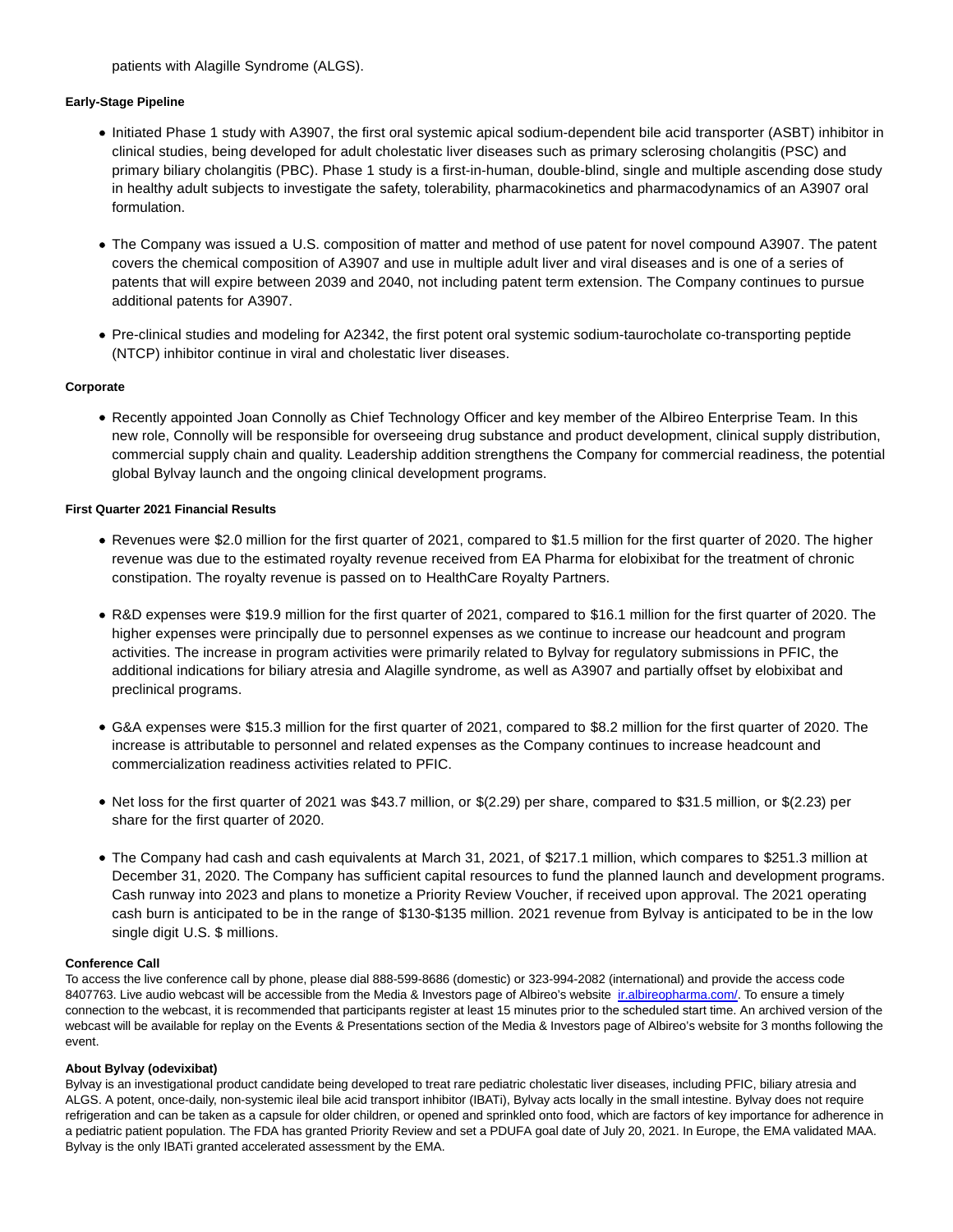Bylvay also been granted Orphan Designation, as well as access to the PRIority MEdicines (PRIME) scheme for the treatment of PFIC. The EMA's Pediatric Committee has agreed to Albireo's Bylvay Pediatric Investigation Plans for PFIC and biliary atresia. In addition to PFIC, Bylvay has Orphan Drug Designations for the treatment of Alagille syndrome, biliary atresia and primary biliary cholangitis. With FDA and EMA regulatory submissions complete, Bylvay has the potential to become the first approved drug treatment for patients with PFIC in the U.S and Europe. The Company anticipates potential regulatory approvals, issuance of a rare pediatric disease priority review voucher and launch in the second half of 2021.

The MAA and NDA filings are supported by results from PEDFIC 1 and PEDFIC 2 Phase 3 studies. PEDFIC 1 was the first and largest, global, pivotal Phase 3 study conducted in PFIC, which evaluated the efficacy and tolerability of Bylvay in reducing pruritus and serum bile acids in a randomized, double-blind, placebo-controlled trial. In the PEDFIC 1 study, Bylvay met both primary endpoints and was well tolerated with very low incidence of diarrhea/frequent bowel movements (9.5% of Bylvay treated patients vs. 5.0% of placebo patients). *ir.albireopharma.com/news-releases/news*release-details/albireo-phase-3-trial-meets-both-primary-endpoints-odevixibat. PEDFIC 2 is a long-term, open-label Phase 3 extension study. The Company also provides an Expanded Access Program (EAP) for eligible patients with PFIC in the U.S., Europe, Canada and Australia. Bylvay is also currently being evaluated in the BOLD Phase 3 trial in patients with biliary atresia, and the global Phase 3 ASSERT trial for ALGS.

### **About GEN**

GEN is the leading specialty pharmaceutical company in Turkey with more than 20 years of experience. GEN partners with global pharmaceutical companies to bring innovative therapies and rare solutions to the community. GEN works compliant with ethical and scientific principles and strives to set the best standards for quality, safety, and value in the manufacture and access to health care products. With its GMP certificated production facility and R&D center based in Ankara, GEN offers solutions around the globe in the treatment of rare diseases and disorders. In addition to its HQ and offices in Turkey, GEN has offices in Germany, Russia, Kazakhstan, Uzbekistan, and Azerbaijan. For more information please visit GEN website at [https://en.genilac.com.tr/.](https://www.globenewswire.com/Tracker?data=JXqf-gYS8oZOoW2APR6vk6pCSNtXE6SN2FaUKKjJKzmGp1txKYRVhdZoHPDbEc3Iu7xjKiyg42Yu2etiIJiHA9bN1zGooW9goN-UdEkYfkI=) You can also follow GEN o[n LinkedIn,](https://www.globenewswire.com/Tracker?data=qD1UpLPB4p2n8vHwo3mxL9hq6f00kwEGBsl-4pO5C8iICQeANgkTZuf8e6hRv1CNjga0KRR26Bp7dbppeECBmYYE01ajdiuTqyQgVYGSy6U=) [Twitter,](https://www.globenewswire.com/Tracker?data=RtWrF67bBrLMtnrdDN9TuAFb2PinvMfiAA19GzEtEe86kbuhpAaPCsOMv1P5OMFBss5LzocR2dLRperukLnMbA==) [Instagram,](https://www.globenewswire.com/Tracker?data=HFhJj0mhHTPIS9MBIeTNYlpXIQbCWejjz1QzhyBBpFTVIbtqgmPH_o5q4yC9rQ9Abw576pYi-SYoj7YDXY5AhNG2ZupGRWymbaUeifS4O2M=) an[d Facebook.](https://www.globenewswire.com/Tracker?data=2uNlmlPIPiKOcsZhBjrFuYcSunNCZq4sbH2Ma_irCmfdkSWtSHqKB7kZ1Z1iMOfNvLy9AtgNtu4hDYlyQPT4F-ctRZA9HVaK6XY2M6fKxN4=)

#### **About Genpharm Services**

Genpharm Services is a privately held regional pharmaceutical company, focused on Rare Diseases and Specialty therapeutics for the Middle East and North Africa (MENA) region. It was founded in 2012 and has its regional offices in Dubai, UAE. It is led by senior industry executives and a dedicated team of experienced staff. It provides fast-track and early market access, sustainable commercial solutions and strategic advice on medical, regulatory, pricing and launch excellence. Our current strategic partners are Novartis Gene Therapy, Orchard Therapeutics, PTC Therapeutics, Sarepta Therapeutics, Ultragenyx Pharmaceuticals, Biohaven Pharmaceuticals and others. Thanks to our "patient first" approach and our Mantra "Bringing Cures to MENA patients", we are the first and only company to launch successfully Gene therapy in the region. For more information visit [https://www.genpharmservices.com/ Y](https://www.globenewswire.com/Tracker?data=JXqf-gYS8oZOoW2APR6vk5hE64DPDfO28v2_4af0GGVQ6kP1kz9FCvBZgkRxNeH8iVw8EEQWfbiIyhxMR-DNmlKiJYtIAVjX4x6FOGhA4jLaZEMHSvW_NIoVclGc4ZTE)ou can also follow us on [LinkedIn a](https://www.globenewswire.com/Tracker?data=qD1UpLPB4p2n8vHwo3mxLxsHf6KpeNXDZZ-mcjmKqCJAKc9yIObNB4S9s2dqk6VPGedNFuaykIE-wzYqveM_MF36v_d_jcmDXy_zZGi2xG8=)nd [Twitter.](https://www.globenewswire.com/Tracker?data=RtWrF67bBrLMtnrdDN9TuIWZNA_8JVBLZXhmtURgwKq-YkEBa0bAh9Qex5tXreKq0md9k68vsrTKl8q-NNv0yg==)

#### **About Albireo**

Albireo Pharma is a clinical-stage biopharmaceutical company focused on the development of novel bile acid modulators to treat rare pediatric and adult liver diseases. Albireo's lead product candidate, Bylvay, is being developed to treat rare pediatric cholestatic liver diseases with Phase 3 trials in PFIC, Alagille syndrome and biliary atresia. For PFIC, the FDA recently granted Priority Review and set a PDUFA goal date of July 20, 2021. In Europe, the EMA validated MAA. Bylvay is the only IBATi granted accelerated assessment by the EMA. The Company has also initiated a Phase 1 clinical trial for A3907 to advance development in adult cholestatic liver disease, with IND-enabling studies moving ahead with A2342 for viral and cholestatic liver disease. Albireo was spun out from AstraZeneca in 2008 and is headquartered in Boston, Massachusetts, with its key operating subsidiary in Gothenburg, Sweden. The Boston Business Journal named Albireo one of the 2020 Best Places to Work in Massachusetts for the second consecutive year. For more information on Albireo, please visit [www.albireopharma.com.](https://www.globenewswire.com/Tracker?data=g19Q1_lT7nNOoQJjofiGVY4Jug0PnLPvw70GHDVrEvqBqrjy2uOvjFY-MtPJ3GphUPeK5a3U_2y9vU7d8HgAyQ5CsoeUC6fdRwtnoZL1j60=)

#### **Forward-Looking Statements**

This press release includes "forward-looking statements" within the meaning of the Private Securities Litigation Reform Act of 1995. Forward-looking statements include statements, other than statements of historical fact, regarding, among other things: the plans for, or progress, scope, cost, initiation, duration, enrollment, results or timing for availability of results of, development of Bylvay or any other Albireo product candidate or program; including expectations regarding the impact of the COVID-19 pandemic on our business and our ability to adapt our plans and activities as appropriate; the pivotal trial for Bylvay in biliary atresia (BOLD), and the pivotal trial for Bylvay in Alagille syndrome (ASSERT); the target indication(s) for development or approval, the size, design, population, location, conduct, cost, objective, enrollment, duration or endpoints of any clinical trial, or the timing for initiation or completion of or availability or reporting of results from any clinical trial, including the long-term open-label extension study for Bylvay in PFIC, BOLD, ASSERT ; the Phase 1 clinical trial for A3907, the potential approval and commercialization of Bylvay; the potential for Bylvay to become the first approved drug for PFIC patients; discussions with the FDA or EMA regarding our programs; the potential benefits or competitive position of Bylvay or any other Albireo product candidate or program or the commercial opportunity in any target indication; the potential effects of Bylvay of the treatment of PFIC patients and its potential to improve the current standard of care; the potential benefits of an orphan drug designation; the potential issuance of a rare pediatric disease priority review voucher; or Albireo's plans, expectations or future operations, financial position, revenues, costs or expenses. Albireo often uses words such as "anticipates," "believes," "plans," "expects," "projects," "future," "intends," "may," "will," "should," "could," "estimates," "predicts," "potential," "planned," "continue," "guidance," or the negative of these terms or other similar expressions to identify forward-looking statements. Actual results, performance or experience may differ materially from those expressed or implied by any forwardlooking statement as a result of various risks, uncertainties and other factors, including, but not limited to: whether the NDA for Bylvay for the treatment of pruritus in patients with PFIC will be approved by the FDA and whether the MAA for Bylvay in PFIC will be approved by the EMA; whether the FDA or EMA will complete their respective reviews within the target timelines, including the FDA's PDUFA goal date, as a potential result of the impact of the COVID-19 pandemic or otherwise; the risk that the NDA will not be approved despite the FDA's acceptance of the NDA for review; whether the FDA will require additional information, whether we will be able to provide in a timely manner any additional information that the FDA requests, and whether such additional information will be satisfactory to the FDA; other potential negative impacts of the COVID-19 pandemic, including on manufacturing, supply, conduct or initiation of clinical trials, or other aspects of our business; whether favorable findings from clinical trials of Bylvay to date, including findings in indications other than PFIC, will be predictive of results from other clinical trials of Bylvay; whether either or both of the FDA and EMA will determine that the primary endpoint for their respective evaluations and treatment duration of the double-blind Phase 3 trial in patients with PFIC are sufficient to support approval of Bylvay in the United States or the European Union, to treat PFIC, a symptom of PFIC, a specific PFIC subtype(s) or otherwise; the outcome and interpretation by regulatory authorities of the ongoing third-party study pooling and analyzing of long-term PFIC patient data; the timing for initiation or completion of, or for availability of data from, clinical trials of Bylvay or A3907, including BOLD and ASSERT, and the outcomes of such trials; Albireo's ability to obtain coverage, pricing or reimbursement for approved products in the United States or European Union; delays or other challenges in the recruitment of patients for, or the conduct of, company's clinical trials; and Albireo's critical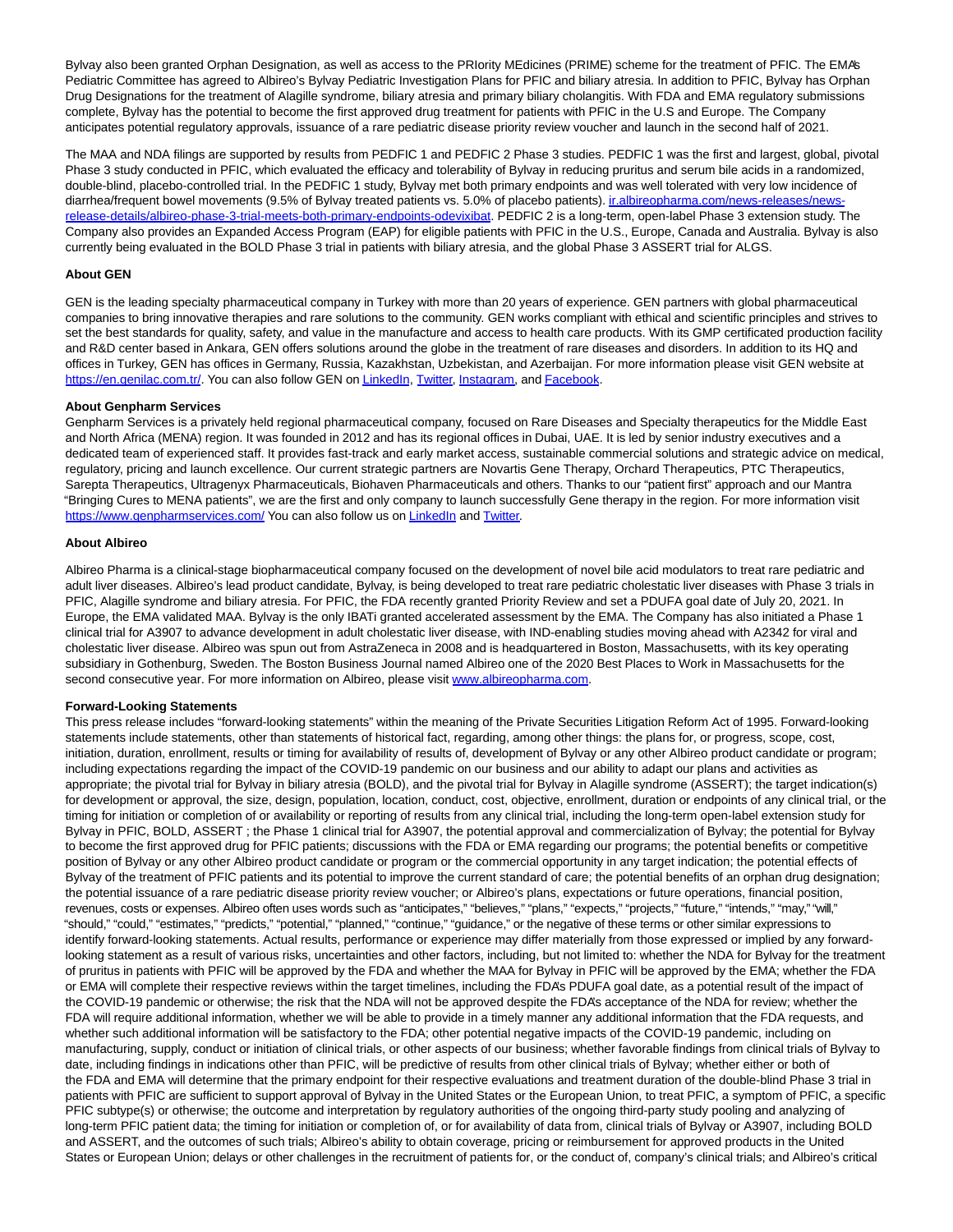accounting policies. These and other risks and uncertainties that Albireo faces are described in greater detail under the heading "Risk Factors" in Albireo's most recent Annual Report on Form 10-K or in subsequent filings that it makes with the Securities and Exchange Commission. As a result of risks and uncertainties that Albireo faces, the results or events indicated by any forward-looking statement may not occur. Albireo cautions you not to place undue reliance on any forward-looking statement. In addition, any forward-looking statement in this press release represents Albireo's views only as of the date of this press release and should not be relied upon as representing its views as of any subsequent date. Albireo disclaims any obligation to update any forward-looking statement except as required by applicable law.

## **Media Contact:**

Colleen Alabiso, 857-356-3905, [colleen.alabiso@albireopharma.com](https://www.globenewswire.com/Tracker?data=V1mMeX5A7XrXRuhN4vGtbSnqbLdWx-ZI8ek1_nK4bOPUoF2LW5lmX9HdhrFe3sQGRTIpudqiuhsL0TXkLZ0LcUDkuOG6lDWtPMeB8ygWYttjH-8JBuRV2CNOOCJm_PtdON1N5pI8xtmcriSUD-JUhw==) Lisa Rivero, 617-947-0899[, lisa.rivero@syneoshealth.com](https://www.globenewswire.com/Tracker?data=hj8ao9kc7ACCDBM5o7aOLV5sf87SEYl8tQN1Z_ROWl5xeKSqDKgUbJJPgCA83tT3sKq808S0bJlXKOmug7jQ5UPcuZv4FijTCOVYGZJ6OmV03_ubWZNVHc7ykJSn7EuI)

#### **Investor Contact:**

Hans Vitzthum, LifeSci Advisors, LLC., 617-430-7578

## **Albireo Pharma, Inc. Condensed Consolidated Balance Sheets (in thousands, except share and per share data) (unaudited)**

|                                                                                                                                                                                                       | March 31,<br>2021 | December 31,<br>2020 |
|-------------------------------------------------------------------------------------------------------------------------------------------------------------------------------------------------------|-------------------|----------------------|
| <b>Assets</b>                                                                                                                                                                                         |                   |                      |
| Current assets:                                                                                                                                                                                       |                   |                      |
| Cash and cash equivalents                                                                                                                                                                             | \$<br>217,081 \$  | 251,272              |
| Prepaid expenses and other current assets                                                                                                                                                             | 8,884             | 10,593               |
| Total current assets                                                                                                                                                                                  | 225,965           | 261,865              |
| Property and equipment, net                                                                                                                                                                           | 440               | 478                  |
| Goodwill                                                                                                                                                                                              | 17,260            | 17,260               |
| Other assets                                                                                                                                                                                          | 6,154             | 6,004                |
| <b>Total assets</b>                                                                                                                                                                                   | \$<br>249,819     | \$<br>285,607        |
| <b>Liabilities and Stockholders' Equity</b>                                                                                                                                                           |                   |                      |
| Current liabilities:                                                                                                                                                                                  |                   |                      |
| Accounts payable                                                                                                                                                                                      | \$<br>$6,577$ \$  | 5,283                |
| Accrued expenses                                                                                                                                                                                      | 13,628            | 19,051               |
| Current portion of note payable, net of discount                                                                                                                                                      | 600               |                      |
| Other current liabilities                                                                                                                                                                             | 1,406             | 948                  |
| <b>Total current liabilities</b>                                                                                                                                                                      | 22,211            | 25,282               |
| Liability related to sale of future royalties                                                                                                                                                         | 67,113            | 65,894               |
| Note payable, net of discount                                                                                                                                                                         | 9,136             | 9,621                |
| Other long-term liabilities                                                                                                                                                                           | 3,441             | 3,579                |
| <b>Total liabilities</b>                                                                                                                                                                              | 101,901           | 104,376              |
| Stockholders' Equity:                                                                                                                                                                                 |                   |                      |
| Preferred stock, \$0.01 par value per share - 50,000,000 authorized aMarch 31, 2021 and<br>December 31, 2020; 0 and 0 issued and outstanding at March 31, 2021 and December 31, 2020,<br>respectively |                   |                      |
| Common stock, \$0.01 par value per share - 30,000,000 authorized aMarch 31, 2021 and<br>December 31, 2020; 19,192,805 and 19,107,040 issued and outstanding at March 31, 2021 and                     |                   |                      |
| December 31, 2020, respectively                                                                                                                                                                       | 192               | 191                  |
| Additional paid-in capital                                                                                                                                                                            | 459,937           | 456,472              |
| Accumulated other comprehensive loss                                                                                                                                                                  | (1,658)           | (8,612)              |
| Accumulated deficit                                                                                                                                                                                   | (310, 553)        | (266, 820)           |
| Total stockholders' equity                                                                                                                                                                            | 147,918           | 181,231              |
| Total liabilities and stockholders' equity                                                                                                                                                            | \$<br>249,819 \$  | 285,607              |

## **Albireo Pharma, Inc. Condensed Consolidated Statements of Operations (in thousands, except share and per share data) (unaudited)**

|                            |    | Three Months Ended March 31, |  |        |
|----------------------------|----|------------------------------|--|--------|
|                            |    | 2021                         |  | 2020   |
| Revenue                    | S. | 1.966 \$                     |  | 1,549  |
| <b>Operating expenses:</b> |    |                              |  |        |
| Research and development   |    | 19.943                       |  | 16,130 |
| General and administrative |    | 15.273                       |  | 8,153  |